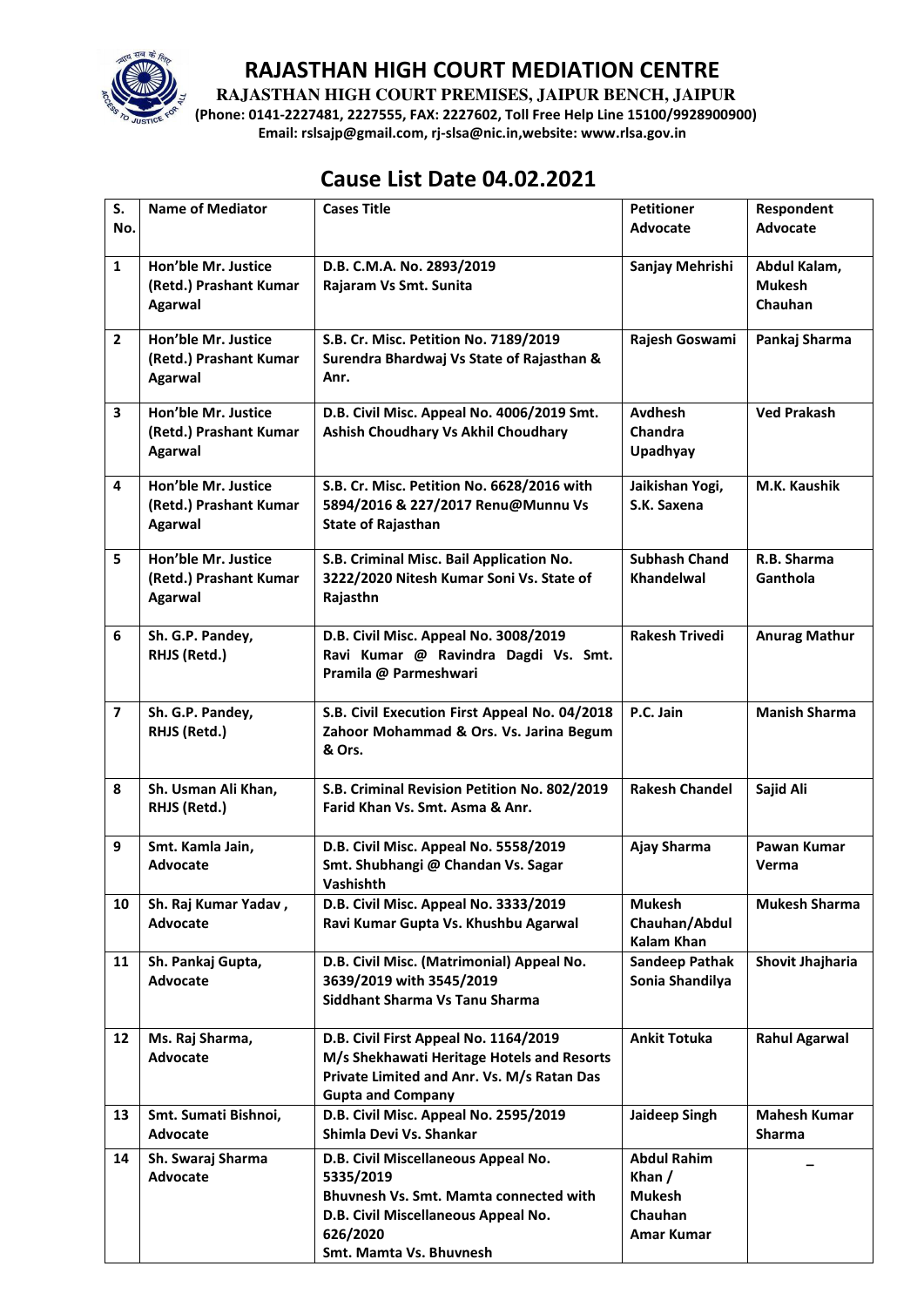

**RAJASTHAN HIGH COURT PREMISES, JAIPUR BENCH, JAIPUR** 

**(Phone: 0141-2227481, 2227555, FAX: 2227602, Toll Free Help Line 15100/9928900900)** 

**Email: rslsajp@gmail.com, rj-slsa@nic.in,website: www.rlsa.gov.in** 

| 15   Sh. Sageer Ahamad, | D.B. Civil Misc. Appeal No. 4927/2019 | Vishnu Shankar | Sarfaraz Haider |
|-------------------------|---------------------------------------|----------------|-----------------|
| Advocate                | MamtaKhoda Vs. Akshya Kumar Badgujar  | Dadava         | <b>Khan</b>     |

**Learned Advocates are requested to get such matters referred to Mediation Centre, which in their opinion can be mutually settled by the parties on persuasion by trained Mediators, especially the matters arising out of matrimonial/ family disputes – divorce petitions, maintenance, custody of children, suit for injunction and/or declaration, partition, specific performance, recovery of possession, money suits, disputes between the landlord and tenant, Negotiable Instruments Act, Company matters and the matters of like nature. Learned Advocates may also provide the list of such cases to the Registrar (Judicial) Rajasthan High Court, Bench at Jaipur.** 

 **By Order** 

**(Vikash Kumar Khandelwal) Special Secretary (Mediation & Arbitration) Rajasthan State Legal Services Authority**  ا **Jaipur** کار است که از این است که از این است که از این است که از این است که از این است که از این است که از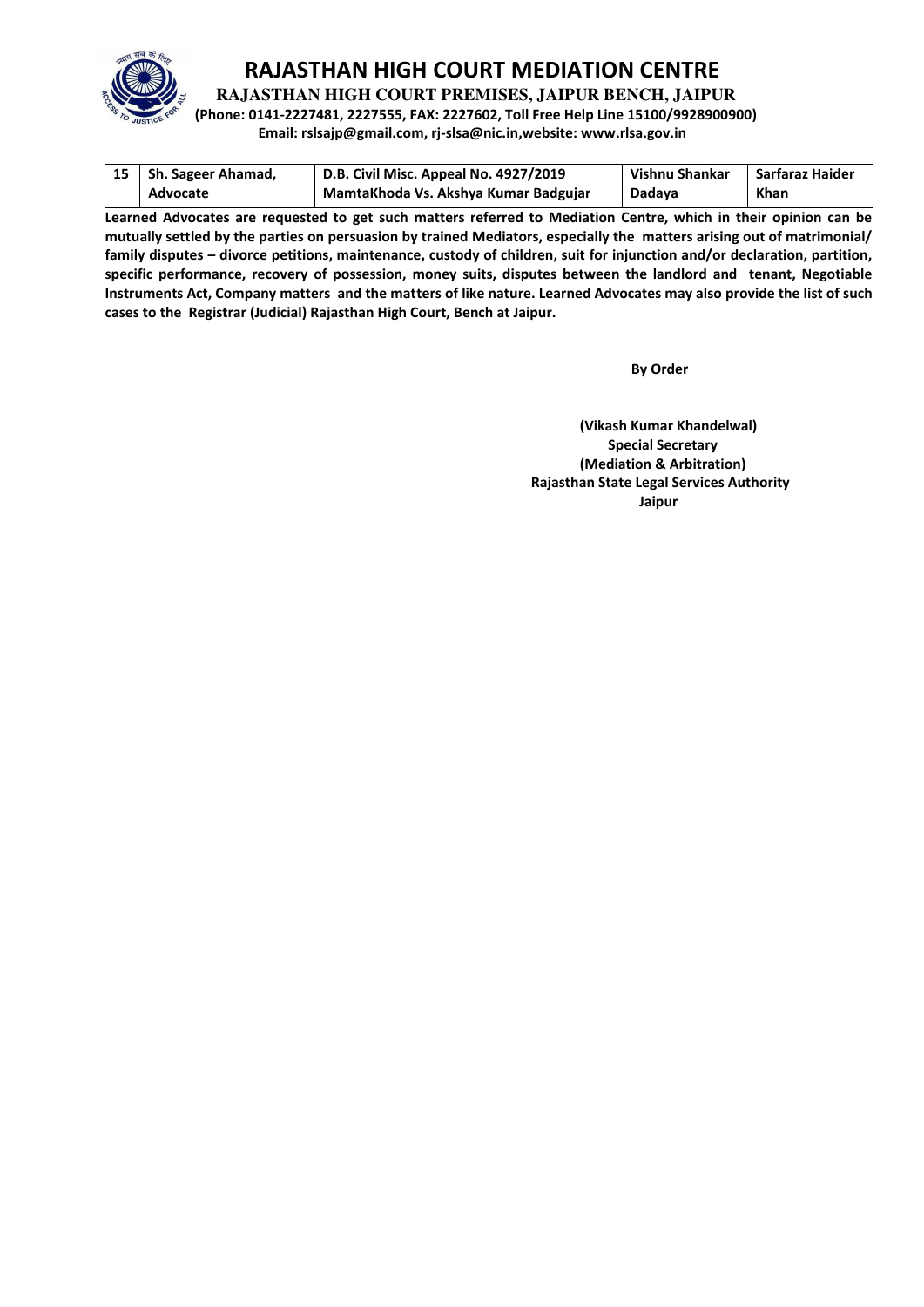

**RAJASTHAN HIGH COURT PREMISES, JAIPUR BENCH, JAIPUR** 

**(Phone: 0141-2227481, 2227555, FAX: 2227602, Toll Free Help Line 15100/9928900900) Email: rslsajp@gmail.com, rj-slsa@nic.in,website: www.rlsa.gov.in** 

| S.                      | <b>Name of Mediator</b>   | <b>Cases Title</b>                                                      | <b>Petitioner</b>     | Respondent                |
|-------------------------|---------------------------|-------------------------------------------------------------------------|-----------------------|---------------------------|
| No.                     |                           |                                                                         | <b>Advocate</b>       | Advocate                  |
|                         |                           |                                                                         |                       |                           |
| $\mathbf{1}$            | <b>Sh. Mohammad Hanif</b> | S.B. Civil Second Appeal No. 530/2018                                   | J.K.                  | <b>Tribhuvan</b>          |
|                         | RHJS (Retd.)              | Mahendra & Anr. Vs. Neeraj Sharma & Anr.                                | Moochandani           | Narayan Singh             |
|                         |                           |                                                                         |                       |                           |
| $\overline{2}$          | Sh. Mohammad Hanif,       | D.B. Civil Miscellaneous Appeal No.                                     | <b>Mukesh Sharma</b>  | Sajid Ali                 |
|                         | RHJS (Retd.)              | 3572/2019 Smt. Shobha Chandrawat & Anr.                                 |                       |                           |
|                         |                           | <b>Vs Chetan Prakash</b>                                                |                       |                           |
| 3                       | Sh. O.P. Sharma-I,        | S.B. Criminal Revision Petition No.                                     | <b>Rahul Patni</b>    | <b>Arvind Bhardwaj</b>    |
|                         | RHJS (Retd.)              | 1550/2017 LalitJangid Vs. Smt. Anita                                    |                       |                           |
|                         |                           | connected with S.B. Criminal Revision                                   |                       |                           |
|                         |                           | Petition No. 1903/2017 Anita Jangid Vs. Lalit                           |                       |                           |
|                         |                           | Jangid                                                                  |                       |                           |
| 4                       | Sh. O.P. Sharma-I,        | S.B. Criminal Revision Petition No.                                     | <b>Rahul Patni</b>    | <b>Arvind Bhardwaj</b>    |
|                         | RHJS (Retd.)              | 1550/2017 LalitJangid Vs. Smt. Anita                                    |                       |                           |
|                         |                           | connected with S.B. Criminal Revision                                   |                       |                           |
|                         |                           | Petition No. 1903/2017 Anita Jangid Vs. Lalit                           |                       |                           |
|                         |                           | Jangid                                                                  |                       |                           |
| 5                       | Sh. O.P. Sharma - II      | D.B. Civil Misc. Appeal No. 2389/2018                                   | <b>Kapil Gupta</b>    | <b>Vijay Dutt</b>         |
|                         | RHJS (Retd.)              | Ashish Chorasia Vs. Smt. Deepika Chorasia                               |                       | <b>Sharma</b>             |
| 6                       | Sh. O.P. Sharma - II      | S.B. Criminal Misc. Petition No. 7380/2019                              | <b>Nitin Bhandari</b> | <b>Sumitra</b>            |
|                         | RHJS (Retd.)              | Abhishek Lodha Vs. State of Rajasthan                                   |                       | Choudhary,                |
|                         |                           |                                                                         |                       | <b>Prem Chand</b>         |
|                         |                           |                                                                         |                       | <b>Sharma</b>             |
| $\overline{\mathbf{z}}$ | Sh. J.D. Sharma           | D.B. Civil Misc. Appeal No. 4811/2018<br><b>Smt. Mamta Vs. Bhuvnesh</b> | Naseemuddin           | <b>Abdul Rahim</b>        |
|                         | RHJS (Retd.)              |                                                                         | Qazi                  | Khan $/$<br><b>Mukesh</b> |
|                         |                           |                                                                         |                       | Chauhan                   |
| 8                       | Sh. Usman Ali Khan,       | <b>Criminal</b><br><b>Revision</b><br><b>Petition</b><br>S.B.<br>No.    | <b>Ankit Jain</b>     | Rekha Tahlani             |
|                         | RHJS (Retd.)              | 1833/2018 Lokesh Kumar<br>Prajapat<br>Vs.                               |                       |                           |
|                         |                           | <b>Santosh Prajapat</b>                                                 |                       |                           |
| 9                       | Sh. G.K. Garg,            | <b>Criminal</b><br><b>Revision</b><br><b>Petition</b><br>S.B.<br>No.    | <b>Dharmendra</b>     | Pradeep Sharma            |
|                         | Sr. Advocate              | 1946/2017 Gaurav Sharma Vs. Smt. Sudha                                  | <b>Kumar</b>          |                           |
| 10                      | Sh. G.K. Garg,            | D.B. Civil Miscellaneous Appeal<br>No.                                  | <b>Sunil Tyagi</b>    | <b>Dheeraj Tripathi</b>   |
|                         | Sr. Advocate              | 154/2012 Sunil Kumar Gupta Vs Smt. Vijay                                |                       |                           |
|                         |                           | Laxmi Gupta Alias Rekha 7877618191                                      |                       |                           |
| 11                      | Smt. Nirmala Sharma,      | S.B. Civil Misc. Appeal No. 734/2020                                    | Anshuman              | <b>Nishant Sharma</b>     |
|                         | Advocate                  | Sandeep Nitharwal Vs. Manju Devi                                        | Saxena                |                           |
| 12                      | Smt. Nirmala Sharma,      | S.B. Civil Misc. Appeal No. 5509/2018                                   | Ram sharan            | <b>Rizwan Ahmed</b>       |
|                         | Advocate                  | Munesh Devi Vs. Chhattu Ram                                             | <b>Sharma</b>         |                           |
| 13                      | Sh. Manoj Sharma,         | D.B. Civil Misc. Appeal No. 4583/2019 Lal                               | Anita Aggarwal /      | <b>Kapil Gupta</b>        |
|                         | Advocate                  | Singh Vs. Smt. Sarita Singh                                             | LaxmikantTaylor       |                           |
| 14                      | Smt. Madhuri Singh        | D.B. Civil Misc. Appeal No. 2255/2018                                   | Rajneesh Gupta        | Rajendra Singh            |
|                         | Advocate                  | Aaditya Chauhan Vs. Namrata Singh                                       |                       | Tanwar                    |
| 15                      | Sh. Manish Kumawat,       | S.B. Civil Second Appeal No. 32/2011                                    | M.M. Ranjan           | <b>Mohmood</b>            |
|                         | Advocate                  | Goverdhan & Anr. Vs. Thakur Sajjan Singh                                |                       | <b>Khalid</b>             |
|                         |                           | & Anr.                                                                  |                       |                           |

# **Cause List Date 05.02.2021**